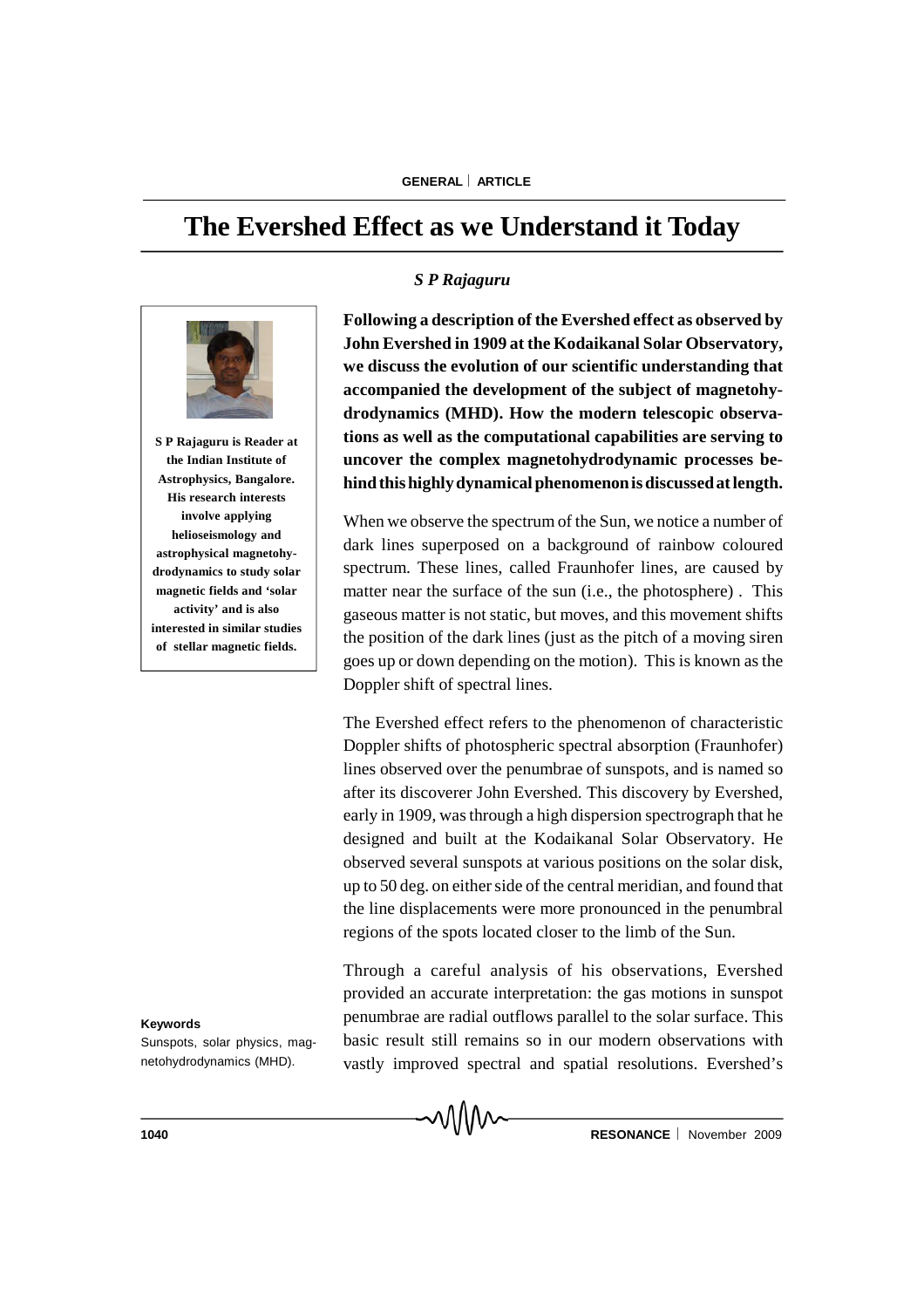## **GENERAL ARTICLE**

initial estimates of flow speeds were of the order of 2 km/s, and he found increasing speed as distance increased from the spot center, and no tangential compononets for flow velocity. His later results, using spectral lines formed in the chromospheric layers (located above 500– 1000 km from the photosphere), indicated a radial inflow of gas at these heights; and he measured small tangential component for photospheric velocities, but considered them unreliable because of their irregular nature. A modern observation that illustrates the Evershed effect is shown in *Figure* 1.

The basic physical causes of the Evershed effect, however, are still not fully understood. This has been primarily due to the fact that the underlying physical processes are governed by magnetohydrodynamics (MHD) – the study of combined interactions of electrodynamic and hydrodynamic forces – in an astrophysical setting, studying the details of which continues to challenge our modern technological abilities in both telescopic observations and computational modelling.

*Figure 1. A modern observation of Evershed effect by M Penn et al (Ap. J. Letters, Vol.590, p.L119, 2003) using the US National Solar Observatory's Kitt Peak Vacuum Telescope. Left panel: The background image, taken at a wavelength of 869 nm, shows the disk position of a sunspot observed on June 29, 2002. The two inset images show continuum maps at 2231 nm, with the penumbral bins and spot azimuth directions shown in the left inset. Right panels: Doppler shifts of CN line at 1564.625 nm as a function of azimuth angle around the sunspot during 3 days. The spot positions were 0.65 (east), 0.27, and 0.66 (west) solar radii from disk center on June 21, 24, and 27, respectively. The line absorption can be seen at a variety of wavelengths ranging from zero outflow speed up to about 9 km/sec. The dashed lines show the typical horizontal speed of 6 km/sec corrected for projection effects.* (Credit: M Penn *et al.*, *Ap. J. Letters*, **Vol.590,** p.L119, 2003.)



**RESONANCE** November 2009 **1041 1041**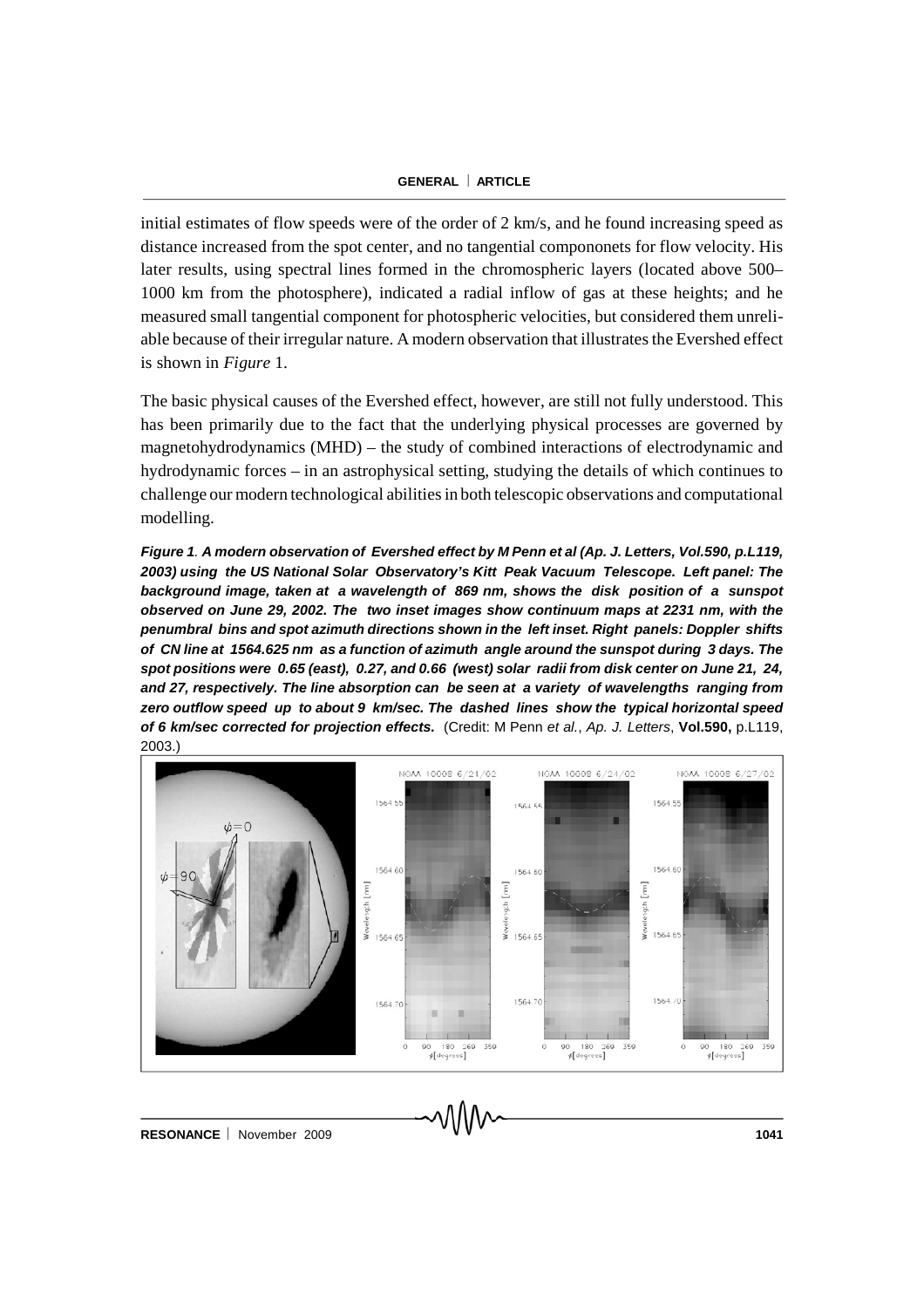# **GENERAL ARTICLE**

Evershed's discovery surfaced early in an exciting era of spectroscopic techniques to study the Sun and other celestial objects, at the turn of the last century, and as such predated, by three to four decades, the development of the actual means to describe the phenomenon in its right context, namely, the subject of magnetohydrodynamics. As we look back, with our current appreciation of the ubiquitous presence of magnetohydrodynamical phenomena in the Universe, Evershed's observations clearly stand out as the earliest successful ones of such a phenomenon in action in a celestial setting.

The immediate scientific impact of Everhsed's discovery pertained to another momentous event in astrophysics, viz., the detection of a magnetic field in sunspots by George Ellery Hale a year earlier in 1908 at his Mt.Wilson Observatory, California. This was the first ever discovery of an extraterrestrial magnetic field, and was motivated by the prevailing speculations that sunspots were giant vortices and that all rotating heavenly bodies harbored a magnetic field. Hale considered his detection of magnetic field in sunspots, in turn, as an indication of swirling flow of ionized gas, which could have generated the magnetic field locally.

However, as Evershed himself pointed out in his discovery paper in 1909 [1] his observations of radial outflow of gas made the circular flow hypothesis untenable. It was not until the early 1930's that the local generation of axisymmetric magnetic field, such as those in sunspots, due to axisymmentric motions were shown to be impossible by Cowling through theoretical calculations (Cowling's anti-dynamo theorem [2]), and in particular, he suggested sunspots as pre-existing tubes of magnetic flux breaking through the surface.

Immediate follow-up research on Evershed effect, naturally, was through intense observational examinations, most notably at Mt.Wilson Observatory. More observational programs followed gradually all over the world, and in general, observational studies have gone on almost continuously over the past century. Modern high resolution observations, starting from the 1990's, from various groups all over the world, have served to spatially resolve the flow and magnetic structures which have the following dominant properties: flow occurs mainly in the dark penumbral filaments where the field is more nearly horizontal than average, and the inner penumbral heads of horizontal flow structures have concentrated but bright upflows, which feed the horizontal flows.

A modern high-resolution observation from the Japanese space mission HINODE is shown in *Figure* 2: the left panel is a white light continuum image and the right panel is a Dopplergram, which is a map of line of sight (LOS) velocities – dark shade represents flow towards and the bright shade flow away from the observer.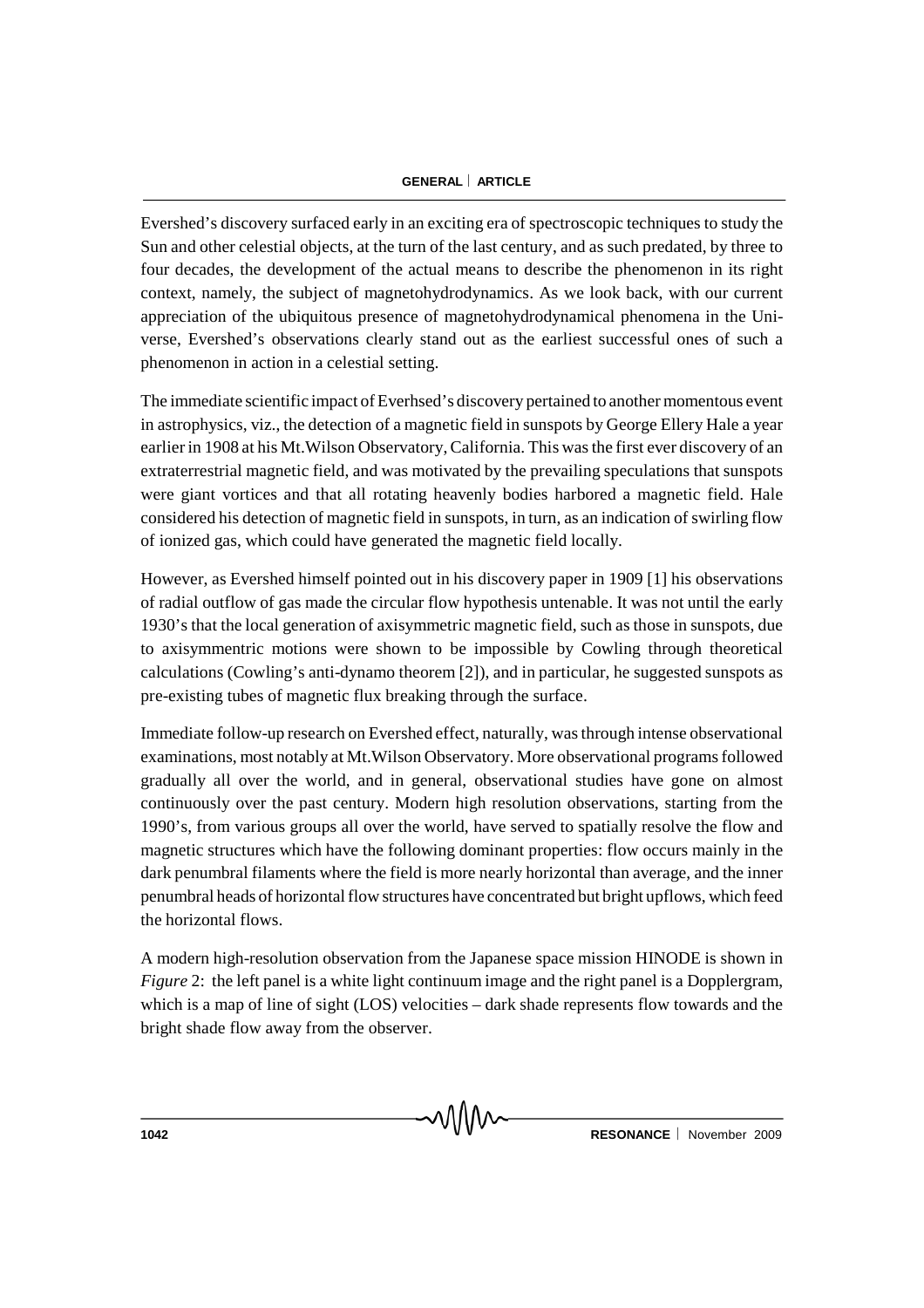*Figure 2. A high-resolution observation of a sunspot from the Japanese space mission HINODE. Left panel: White light continuum image of the sunspot. Right panel: Dopplergram – a map of Doppler shifts converted to line of sight (LOS) velocities – of the same sunspot derived from the spectral line Fe I (630.2 nm); dark shade represents flow towards and the bright shade flow away from the*



*observer.* (Credit: Kiyoshi Ichimoto (Kyoto Univ.) and SOT/HINODE Team.)

# **MHD and Evershed Effect**

Understanding the phenomenon of sunspots seeded the initial development of the subject of MHD, which followed promptly the discoveries of Hale and Evershed at the turn of the last century. MHD describes how the electrodynamics of an ionised gas subject to an external magnetic field couple to its bulk hydrodynamic motion. That this coupling could generate a transverse wave, known as the Alfven wave, propagating along the magnetic field was first predicted by Hannes Alfven in 1942 [3]. The above Nobel Prize-winning work (1970) of Alfven was, in fact, out of his attempts to explain the migrations of sunspots towards the solar equator.

Though his attempts to explain the sunspot motions turned out to be incorrect, Alfven's theoretical work paved the way for the formal development of MHD as a major scientific discipline with wider applications to astrophysical phenomena. Though it involves the marriage of two well understood classical disciplines, MHD has been notorious for presenting highly complex dynamical phenomena, especially in astrophysical settings. Sunspots are prime examples of such complexities, but are also considered as excellent proving ground for MHD because they can be studied in such a wealth of details owing to our close proximity to our star, the Sun.

The two key physical effects in MHD, viz. (i) the dynamo action that makes good of fluid motions to generate and amplify magnetic fields, and (ii) the modification of fluid motions and energy transport by the generated field, are thought to be basic to all the varied MHD phenomena observed in the Universe. As referred to earlier, ideas on the presence of dynamo action in heavenly bodies were speculated much earlier and were the motivating factor for Hale in his discovery of magnetic field in sunspots. Soon after Cowling's (1934) anti-dynamo theorem made Larmor's (1919) proposal [4] that sunspots were sites of homogeneous fluid dynamos as an unlikely scenario, attention turned to explaining their thermal (darkness)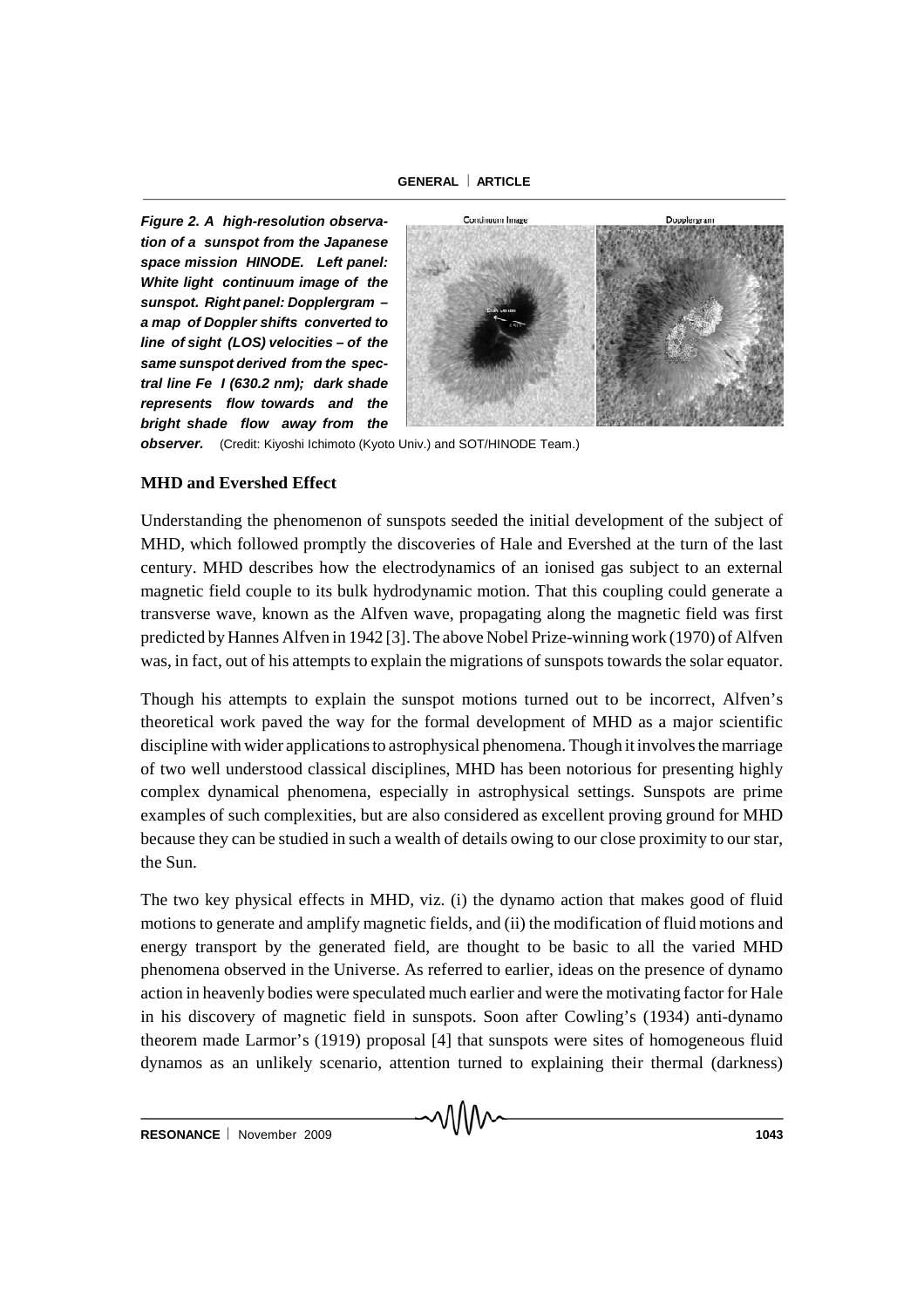# **GENERAL ARTICLE**

structure as a consequence of strong magnetic field – the latter of the above two basic MHD effects.

Biermann [5] suggested in 1941 that the magnetic field, due to its force on moving charges, could exert a net body force on the motion of gas across field lines and, if strong enough, could largely stop the convective of flow energy leading to the darkness of sunspots. Cowling [6] in 1953 furthered the ideas of Biermann. Theoretical interpretations of the Evershed effect, however, started relatively late in 1955 when Sweet found an origin in convectively driven motions [7]. Since then, there have been several different theories based on magneto-convective mechanisms to explain the Evershed flow, most notable ones being: (i) a linear theory of convective rolls in horizontal magnetic field proposed by Danielson (1961) [8] and its nonlinear modification by Galloway (1975) [9] to drive a radial outflow, (ii) Busse's theory in 1987 [10] of three dimensional convection in inclined magnetic field, where Reynolds stresses drive a Evershed flow, and (iii) interchange convection of Jahn and Schmidt [11] in 1994 and Schlichenmaier *et al* [12] in 1998 where a dynamical evolution of thin magnetic flux tubes produces the Evershed flow.

A major theoretical attempt involving a non-convective origin for the Evershed flows is the siphon flow proposal by Meyer and Schmidt in 1968 [13] and its detailed exploration by Thomas, Montesinos *et al* [14]. Here, pressure differences between the photospheric end points of arched flux tubes spanning from the inner penumbra to the outer penumbra drive flows along the tubes. The siphon flow models of Montesinos and Thomas in 1997 have the attractive feature that they can consistently explain both the normal (outward) and the reverse (inward) Evershed flows at the photospheric and chromospheric layers, respectively.

#### **Magneto-Convective Simulations**

We are currently in a period of revived attention mostly fuelled by our increased numerical computational capabilities to simulate MHD processes. Interactions between convective motions and the magnetic field of a sunspot could easily be appreciated from observations shown in *Figure* 2: in regions outside of the sunspot, where no strong magnetic fields are present, convection goes on in the form of overturning granular cells, which have bright upflows surrounded by narrow downflow lanes; on the other hand, within the sunspot, the dark umbral region is devoid of any convective pattern while the penumbra shows radially elongated bright and dark structures indicating of a modified pattern of convection. Based on 3D nonlinear simulations of such interactions between turbulent convection and magnetic fields, a new magneto-convective picture of Evershed flows has emerged [15,16] where the convective interactions between an upward hot plume and magnetic field produce all the necessary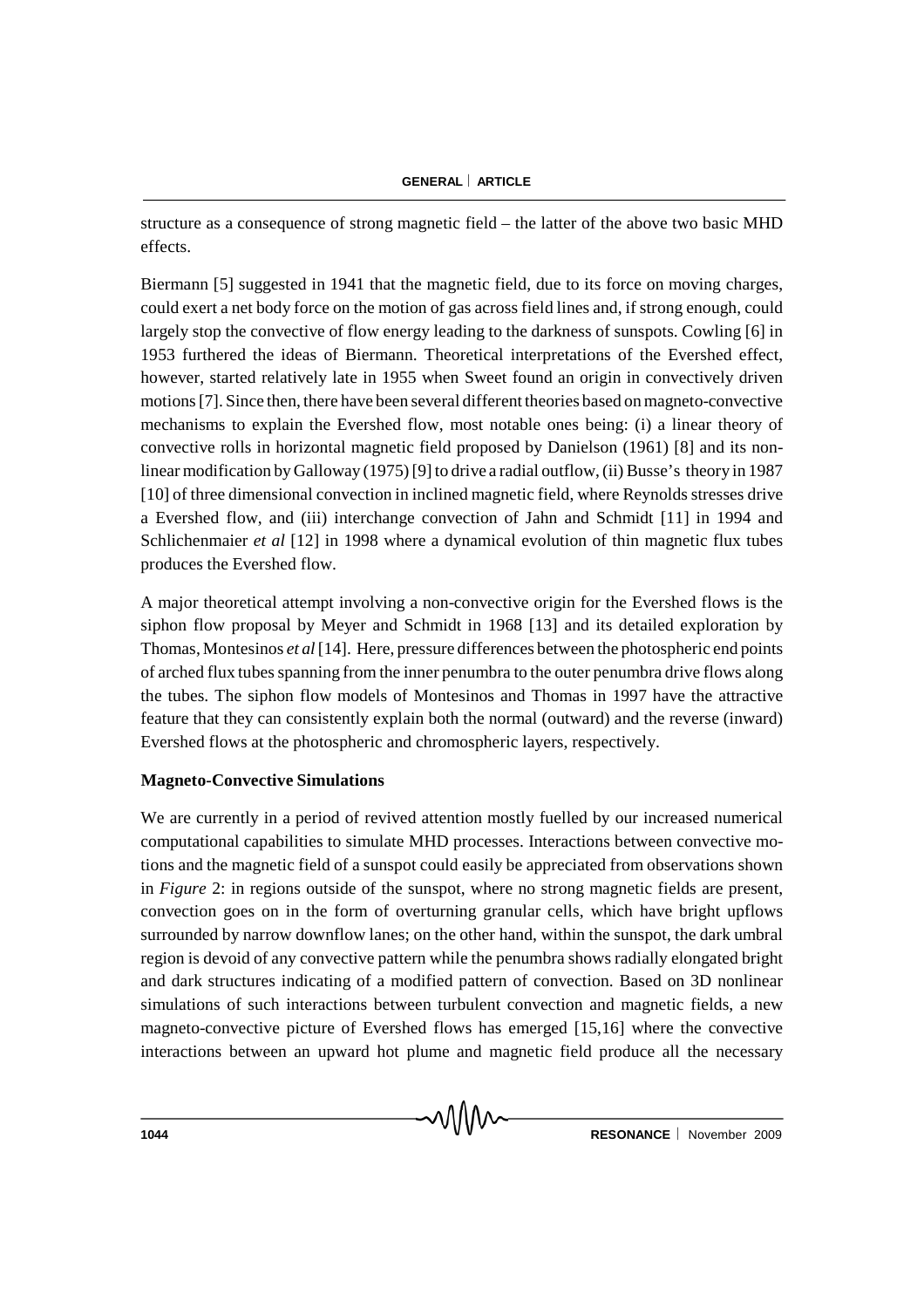ingredients to drive a horizontal Evershed flow as observed.

The results from such simulations [16] are shown in *Figure* 3. The panels in the left show the basic geometry of the magnetic field and the resulting convective flows: the inclined magnetic field in the penumbra causes a symmetry breaking which leads to elongated filaments with strong outflows along the nearly horizontal magnetic field near optical depth



*Figure 3. A 3D nonlinear magnetoconvection simulations of a sunspot with Evershed flows by M Rempel et al [16]. The left panels depict the geometry of magnetic and flow fields facilitatingthe magnetoconvection interactions as seen in the simulations, snapshots of which are in the right panels: the top right panel shows the magnetic field strength, varying from zero (dark) to about 9000 Gauss (white shade), and the bottom right panel shows a continuum intensity snapshot. Refer to the text for more details.*

unity. The upflow also turns over into a motion perpendicular to the filament axis. Dark lanes (see the right panel) appear above the strongest upflows owing to the upward bulging of the surface of optical depth unity and the piling up of plasma in a cusp-shaped region at the top of the filament, above which the less inclined field outside the filament becomes laterally fairly homogeneous. The horizontal outflows are concentrated along the dark lanes. The top right panel shows the magnetic field strength, varying from zero (dark) to about 9000 Gauss (white shade), and the bottom right panel shows a continuum intensity snapshot from the simulations.

Overall, the deeper connections between fine-scaled magnetic fields and the Evershed flow fields have always been the motivating factor to go for higher spatial and spectral resolution observations, which have proved to be essential in understanding this dynamical phenomenon. A complete and fully consistent picture of Everhsed flows, with ability to match all the observed features is yet to be realized, even a 100 years after its discovery. It is likely that a more delicate and detailed picture of Evershed flows would emerge from very high spatial and spectral resolution spectropolarimetric observations planned in the near future. It is equally likely that the fast developing computational resources and algorithms could get complex enough to reproduce well the observations.